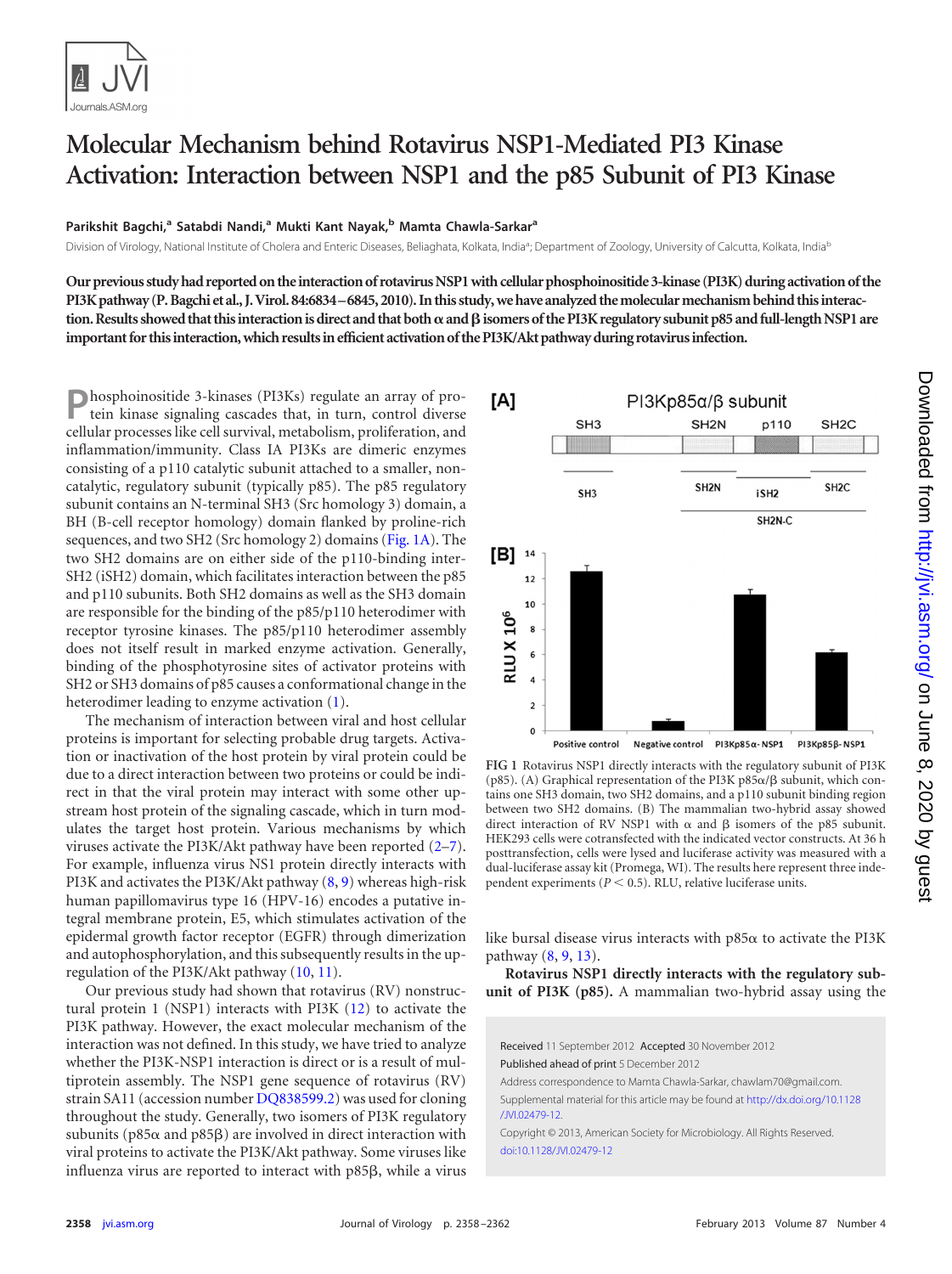

<span id="page-1-0"></span>FIG 2 The SH3 domain of p85 $\alpha$  is involved in the direct interaction of PI3K with RV NSP1. (A) The mammalian two-hybrid assay showed direct interaction of RV NSP1 with the SH3 domain of the p85α subunit. HEK293 cells were cotransfected with the indicated vector constructs. At 36 h posttransfection, cells were lysed and luciferase activity was measured with a dual-luciferase assay kit (Promega, WI). The results here represent three independent experiments (*P* 0.5). (B) GST-tagged full-length p85α, p85α SH3, and p85α SH2N-C were overexpressed, pulled down by glutathione beads, and then incubated with *in vitro*translated His-tagged SA11 NSP1. Samples were Western blotted with monoclonal anti-His antibody (Santa Cruz Biotechnology, CA), which validated the SA11 NSP1-p85 SH3 interaction. The blot was also reprobed with anti-GST antibody (Santa Cruz Biotechnology, CA) to verify the expression of GST-tagged proteins. (C) Western blot data showed expression levels of full-length p85 $\alpha$ , p85 $\alpha$  SH3, and p85 $\alpha$  SH2N-C in a mammalian two-hybrid assay vector using GAL4 (DNA binding domain) antibody (Santa Cruz Biotechnology, CA).



<span id="page-1-1"></span>FIG 3 The region from the N-terminal to the C-terminal SH2 domain of p85 $\beta$  is involved in the direct interaction of PI3K with RV NSP1. (A) The mammalian two-hybrid assay showed direct interaction of RV NSP1 with the region from the N-terminal to the C-terminal SH2 domain of p85β. HEK293 cells were cotransfected with the indicated vector constructs. At 36 h posttransfection, cells were lysed and luciferase activity was measured with a dual-luciferase assay kit (Promega, WI). The results here represent three independent experiments (*P* < 0.5). (B) GST-tagged full-length p85B, p85B SH3, p85B SH2N-C, p85B SH2N, p85B SH2C, and p85B inter-SH2 were overexpressed, pulled down by glutathione beads, and then incubated with *in vitro*-translated His-tagged SA11 NSP1. Then, samples were Western blotted with monoclonal anti-His antibody (Santa Cruz Biotechnology, CA), which validated the SA11 NSP1-p85β SH2N-C interaction. The blot was also reprobed with anti-GST antibody (Santa Cruz Biotechnology, CA) to verify the expression of GST-tagged proteins. (C) Western blot data showed expression levels of all p85ß constructs in the mammalian two-hybrid vector using GAL4 (DNA binding domain) antibody (Santa Cruz Biotechnology, CA).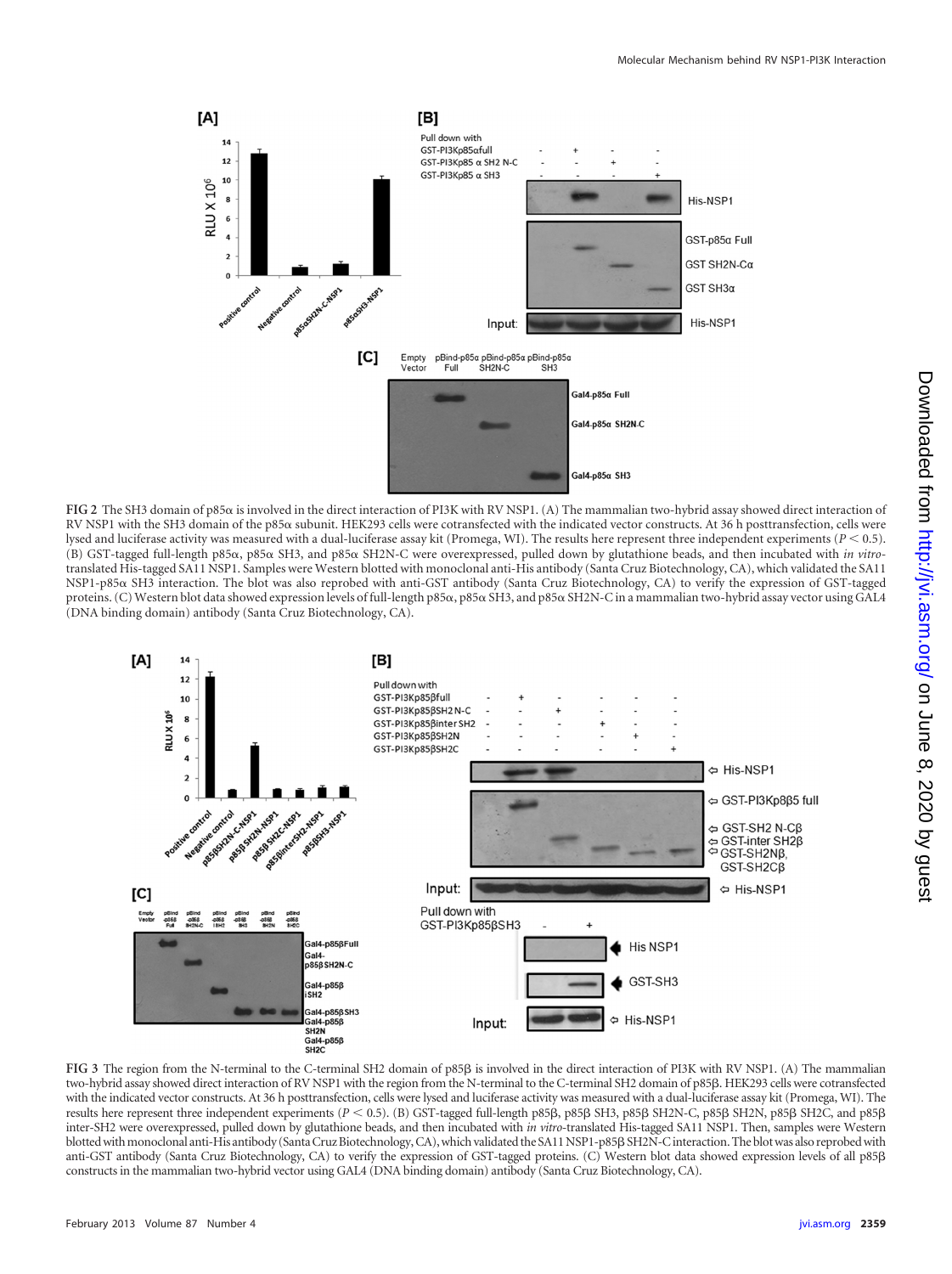

<span id="page-2-0"></span>FIG 4 Both N- and C-terminal regions of RV NSP1 can directly interact with p85 $\alpha$ , but for efficient interaction with p85 $\beta$ , full-length RV NSP1 is needed. (A) The mammalian two-hybrid assay showed direct interaction of both N- and C-terminal RV NSP1 with the SH3 domain of the p85 $\alpha$  subunit. HEK293 cells were cotransfected with the indicated vector constructs. At 36 h posttransfection, cells were lysed and luciferase activity was measured with a dual-luciferase assay kit (Promega, WI). The results here represent three independent experiments ( $P < 0.5$ ). (B) The mammalian two-hybrid assay showed the importance of full-length RV NSP1 in direct interaction with the SH2N-C region of the p85B subunit. HEK293 cells were cotransfected with the indicated vector constructs. At 36 h posttransfection, cells were lysed and luciferase activity was measured with a dual-luciferase assay kit (Promega, WI). The results here represent three independent experiments ( $P < 0.5$ ). (C) Western blot data showed expression levels of full-length and truncated NSP1 constructs in the mammalian two-hybrid vector using polyclonal peptide antibody raised against both N-terminal and C-terminal parts of NSP1 (Thermo Scientific, IL). (D) Western blot data showed the functionality of full-length NSP1 in the mammalian two-hybrid vector by its IRF3 (Cell Signaling Inc., Danvers, MA) degradation ability. The blot was reprobed to analyze glyceraldehyde-3-phosphate dehydrogenase (GAPDH) expression (Cell Signaling Inc., Danvers, MA) as a loading control.

CheckMate mammalian two-hybrid system (Promega, WI) was done to study the direct interaction of rotavirus NSP1 with  $p85\alpha$ or p85ß. At first, NSP1 was cloned in the pACT vector whereas p85 $\alpha$  and p85 $\beta$  were cloned in the pBIND vector. Either pBINDp85 $\alpha$  or pBIND-p85 $\beta$  was cotransfected with pACT-NSP1 and pG5luc to carry out the mammalian two-hybrid assay. Our data showed a 10- to 11-fold increase in luciferase units during interaction of NSP1 with the  $p85\alpha$  subunit and a 5- to 6-fold increase in luciferase units during NSP1-p85β interaction, both compared to the negative control [\(Fig. 1B\)](#page-0-0). This result suggested that rotavirus NSP1 can directly interact with both  $p85\alpha$  and  $p85\beta$ , though interaction efficiency varies. Similar results were obtained with NSP1 of another wild-type RV strain, A5-13, suggesting that this interaction is rotavirus strain independent (data not shown).

**The SH3 domain of p85and the region from the N-terminal to the C-terminal SH2 domain of p85β are involved in direct interaction of PI3K with NSP1.** As both the  $\alpha$  and  $\beta$  subunits of p85 were found to directly interact with NSP1 [\(Fig. 1B\)](#page-0-0), we next tried to analyze the exact domain or region required for this interaction. Initially, the  $p85\alpha$ -NSP1 interaction was assessed by cloning the SH3 domain and the region spanning the SH2N to SH2C domain (SH2N-C) [\(Fig. 1A\)](#page-0-0) of  $p85\alpha$  individually in the pBIND vector, followed by cotransfecting either of them with pACT-NSP1 and pG5luc to perform the mammalian two-hybrid assay. The assay showed a 10- to 11-fold increase in luciferase units during the  $p85\alpha$  SH3 domain-NSP1 interaction compared to the neg-

ative control, while we found no direct interaction between the SH2N-C domain of p85 $\alpha$  and NSP1 [\(Fig. 2A\)](#page-1-0). For additional confirmation, the glutathione *S*-transferase (GST) pulldown assay was done according to the manufacturer's protocol (GST pulldown assay kit; Thermo Scientific, IL). At first, GST-tagged fulllength p85 $\alpha$ , p85 $\alpha$  SH2N-C, or p85 $\alpha$  SH3 was induced in bacterial cells (*Escherichia coli* C41), captured by glutathione beads, and incubated with *in vitro*-translated (*in vitro* transcription-translation kit; Promega, WI) His-tagged NSP1, followed by pulldown using the GST pulldown assay kit. Immunoblotting of precipitate confirmed that the SH3 domain in  $p85\alpha$  directly interacts with RV NSP1 [\(Fig. 2B\)](#page-1-0).

In the case of p85ß-NSP1 interaction, mammalian two-hybrid data revealed that the SH3 domain of p85ß does not interact with NSP1, while a 5- to 5.5-fold increase in luciferase activity was observed in the p85ß SH2N-C-NSP1 interaction compared to the negative control [\(Fig. 3A\)](#page-1-1). To locate the domain within the SH2N-C region, SH2N, SH2C, and the intermediate region (iSH2) [\(Fig. 1A\)](#page-0-0) were cloned individually in the pBIND vector. The mammalian two-hybrid assay revealed that NSP1 does not directly interact with SH2N, SH2C, or iSH2 regions of p85ß individually [\(Fig. 3A\)](#page-1-1). This result suggests that the total region from the N-terminal to the C-terminal SH2 domain of  $p85\beta$  is important for direct interaction with NSP1. Our mammalian two-hybrid assay data were further confirmed by GST pulldown assay [\(Fig. 3B\)](#page-1-1).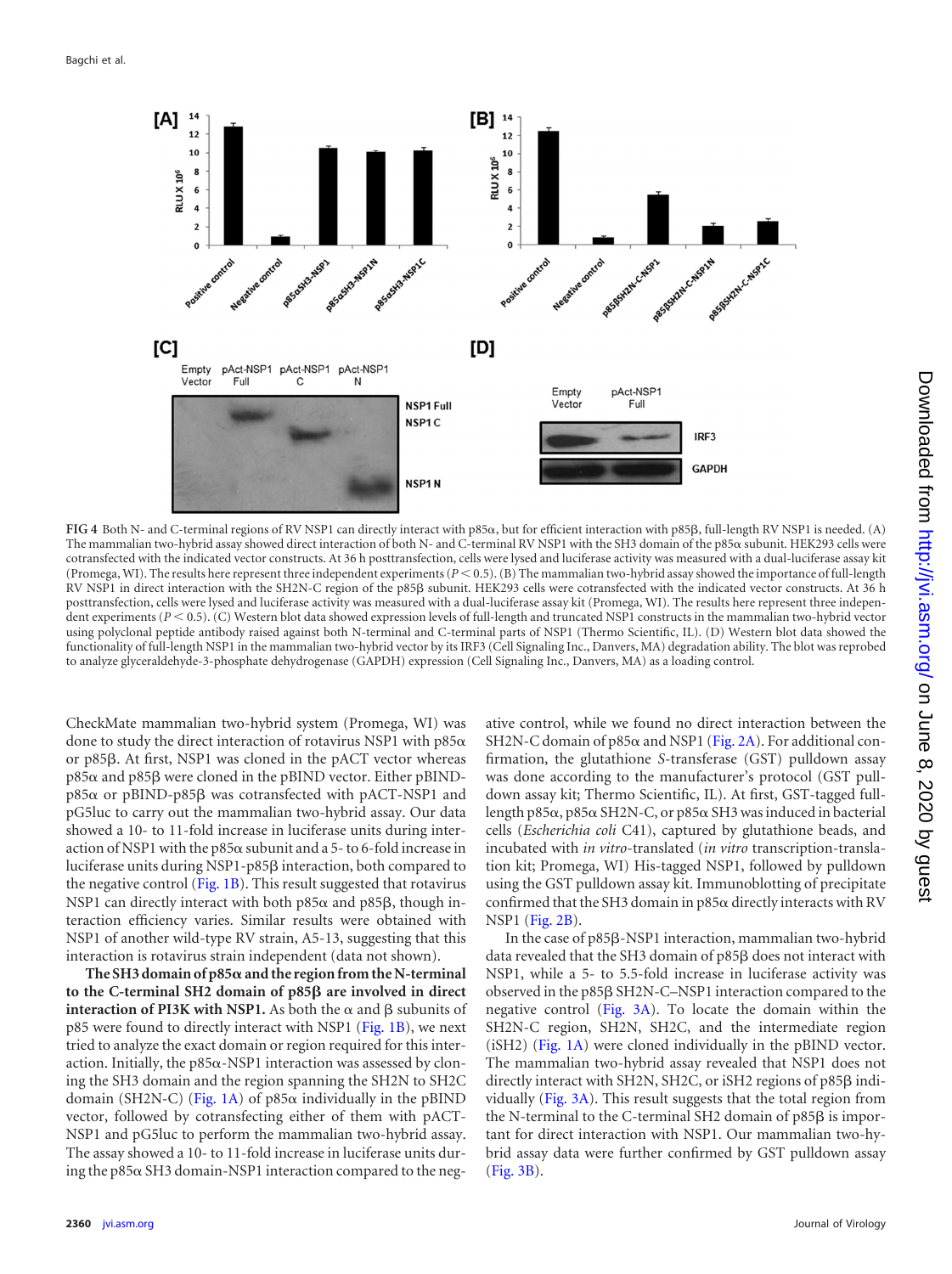**Both N- and C-terminal regions of NSP1 can directly and individually interact with p85, but full-length NSP1 is important for efficient interaction with p85β.** Since NSP1 binding regions within the p85 subunit of PI3K were identified, the next question was to identify the domain of NSP1 which is necessary for this interaction. Rotavirus NSP1 is not a conserved protein, and there are no known strain-independent universal SH2 or SH3 binding domains. Based on the deduced structure of NSP1, NSP1 was broadly divided into two regions, i.e., the more conserved N-terminal region (1 to 100 amino acids) (C-X2-C-X8-C-X2-C-X3-H-X-C-X2-C-X-5-C), a putative zinc finger motif comprising the cysteine-rich domain (NSP1N) [\(14\)](#page-4-7), and the variable C-terminal region of NSP1 (NSP1C). We cloned NSP1N and NSP1C in the pACT vector to study  $p85\alpha$  SH3-NSP1N and  $p85\alpha$  SH3-NSP1C interactions by the mammalian two-hybrid assay, which revealed that NSP1 full length (NSP1FL), NSP1N, and NSP1C can directly and individually interact with  $p85\alpha$  SH3 with the same efficiency (10- to 10.5-fold increase in luciferase units compared to the negative control) [\(Fig. 4A\)](#page-2-0). However, when the interaction of the NSP1N and NSP1C region with p85ß SH2N-C was analyzed, a 55 to 60% reduction in luciferase activity was observed compared to the NSP1FL-p85ß-SH2N-C interaction [\(Fig. 4B\)](#page-2-0). Thus, overall results suggest that full-length rotavirus NSP1 is required for interaction with the  $p85\beta$  isomer, whereas the N-terminal region or C-terminal region of NSP1 is sufficient for interaction with the p85 $\alpha$  isomer of the PI3K p85 subunit. Similar results were obtained with NSP1 of another wild-type RV strain, A5-13 (data not shown). Expression levels of all constructs for the mammalian two-hybrid assay were verified by Western blotting [\(Fig. 2C,](#page-1-0) [3C,](#page-1-1) and [4C\)](#page-2-0). The functionality of full-length NSP1 in the mammalian two-hybrid vector was checked by its IRF3 degradation ability [\(Fig. 4D\)](#page-2-0).

**Full-length RV NSP1 is important for the efficient activity of PI3K.** We observed that both N-terminal and C-terminal regions of NSP1 could individually interact with  $p85\alpha$ , but whether this interaction was sufficient to activate PI3K under cellular conditions was not clear. To assess this, we transfected HEK293 cells with either pcDNSP1, pcDNSP1N, pcDNSP1C, or the empty vector and analyzed the phosphorylation of Akt, which is a downstream effector of PI3K. The result showed that phosphorylation of Akt was significantly less in NSP1N- or NSP1C-transfected cells than in full-length-NSP1-transfected cells [\(Fig. 5A\)](#page-3-2), confirming the importance of full-length NSP1 for efficient PI3K activation. The activity of PI3K was quantitated by using a PI3K activity enzyme-linked immunosorbent assay (ELISA) kit (Millipore, MA) per the manufacturer's protocol. The PI3K activity assay revealed lower PI3K activity in pcDNSP1N- or pcDNSP1C-transfected cells than in pcDNSP1FL-transfected cells  $(\sim$ 3-fold) [\(Fig. 5B\)](#page-3-2), corroborating Akt phosphorylation [\(Fig. 5A\)](#page-3-2). This suggests that although the N-terminal or C-terminal domain of NSP1 can bind  $p85\alpha$ , full-length NSP1 (NSP1FL) is required for efficient activation of PI3K.

Now, it is possible that in the cellular environment, interaction with both isomers ( $\alpha$  and  $\beta$ ) is important for activation of PI3K. Our data showed that NSP1FL is necessary for interaction with p85ß [\(Fig. 4B\)](#page-2-0), resulting in weak activation of PI3K by NSP1 mutants (NSP1N and NSP1C) [\(Fig. 5A](#page-3-2) and [B\)](#page-3-2). Colocalization of PI3K with GFP-FL NSP1, GFP-NSP1N, and GFP-NSP1C further confirmed weak colocalization in the case of mutant NSP1 compared to NSP1FL (see Fig. S1A in the supplemental material).



<span id="page-3-2"></span>**FIG 5** Full-length RV NSP1 is important for the efficient activity of PI3K. (A) HEK293 cells were transfected with either empty pcDNA vector or pcDNSP1 full, pcDNSP1N, or pcDNSP1C, and at 36 h posttransfection, phosphorylation of Akt (Ser 473) was studied by Western blotting using anti-p-Akt (Ser 473) antibody (Cell Signaling Inc., Danvers, MA), which showed a larger amount of Akt phosphorylation in full-length-NSP1-transfected cells than in NSP1N- or NSP1Ctransfected cells. The blot was reprobed to analyze total Akt expression (Cell Signaling Inc., Danvers, MA) as a loading control. (B) PI3K activity assay showed higher (about 3-fold) PI3K activity in full-length-NSP1-transfected cells than in pcDNSP1N- or pcDNSP1C-transfected cells at 36 hours posttransfection. The results here represent three independent experiments  $(P < 0.5)$ .

Thus, this study confirmed direct interaction of NSP1 with both  $\alpha$  and  $\beta$  isomers of PI3K regulatory subunit p85 and revealed the importance of full-length RV NSP1 and both  $\alpha$  and  $\beta$  isomers of PI3K p85 for interaction between NSP1 and PI3K under cellular conditions which result in efficient PI3K activation. Our results indicate a probable conformational change of cellular PI3K after direct interaction with full-length rotavirus NSP1 that may lead to efficient activation of the PI3K/Akt pathway (see Fig. S2 in the supplemental material).

## **ACKNOWLEDGMENTS**

The study was supported by financial assistance from the Indian Council of Medical Research (ICMR), New Delhi, and the Program of Funding Research Centers for Emerging and Reemerging Infectious Diseases (Okayama University-NICED, India) from the Ministry of Education, Culture, Sports, Science and Technology, Japan. P. Bagchi (SRF) and S. Nandi (SRF) are supported by fellowships from CSIR, Government of India, and M. K. Nayak was supported by the Dr. D. S. Kothari Postdoctoral Fellowship from UGC, Government of India.

## <span id="page-3-0"></span>**REFERENCES**

- <span id="page-3-1"></span>1. **Yu J, Wjasow C, Backer JM.** 1998. Regulation of the p85/p110alpha phosphatidylinositol 3'-kinase. Distinct roles for the n-terminal and c-terminal SH2 domains. J. Biol. Chem. **273**:30199 –30203.
- 2. **Autret A, Martin-Latil S, Brisac C, Mousson L, Colbère-Garapin F, Blondel B.** 2008. Early phosphatidylinositol 3-kinase/Akt pathway activation limits poliovirus-induced JNK-mediated cell death. J. Virol. **82**: 3796 –3802.
- 3. **Ehrhardt C, Ludwig S.** 2009. A new player in a deadly game: influenza viruses and the PI3K/Akt signalling pathway. Cell. Microbiol. **11**:863–887.